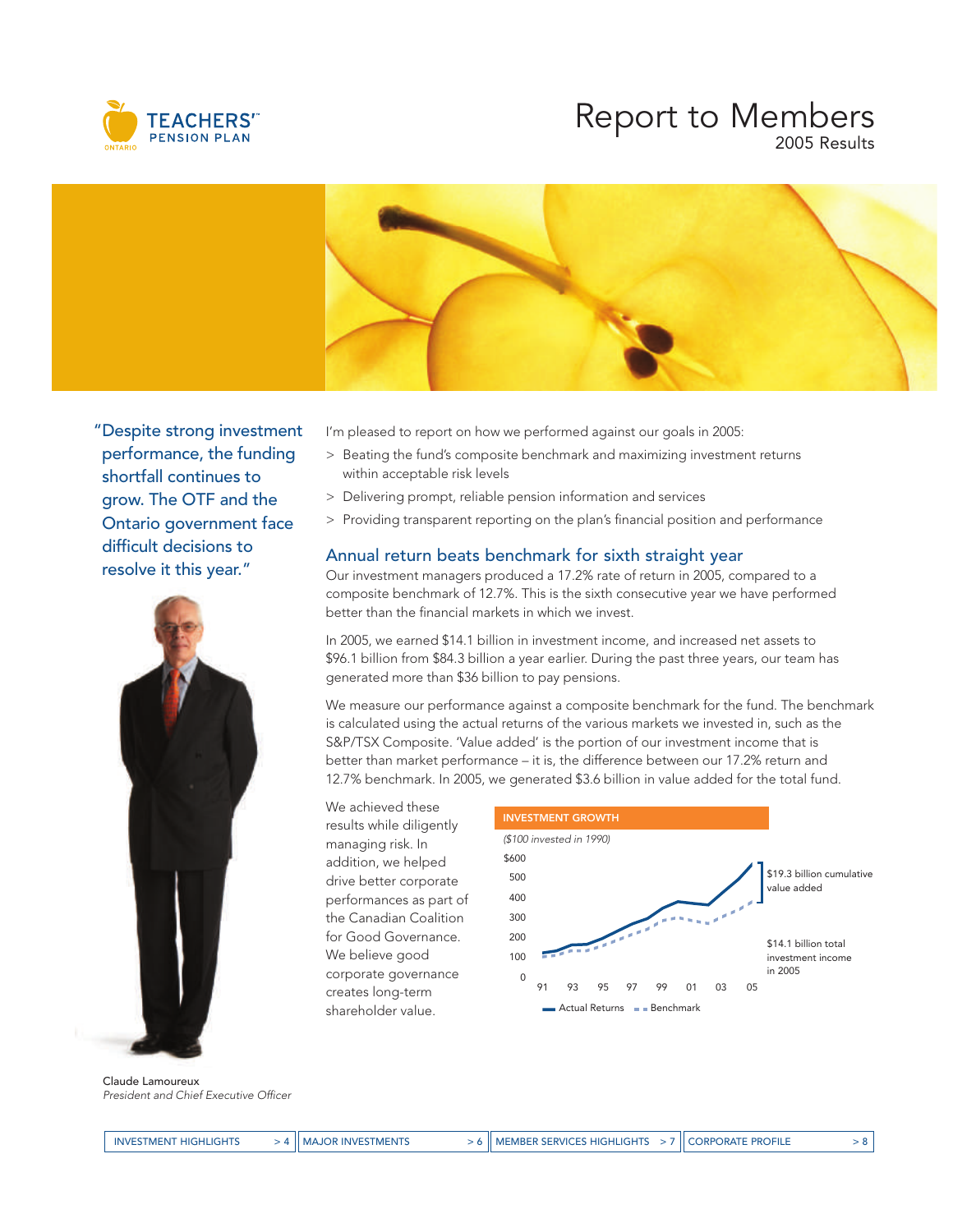### Member Services streamlines work

We constantly strive to improve services, without increasing costs. In 2005, we delivered more with less, lowering our costs from \$127 per member in 2004 to \$122 in 2005.

Improved technology, streamlined business processes and enhanced online services helped us achieve a client satisfaction rating of 9.2 out of 10. Client ratings are calculated by surveying thousands of members every year.

Despite implementing dramatic changes to how work flows through our organization, we maintained our 2004 client satisfaction ratings, and we did so while the number of pensioners and our work volumes continued to increase.

In 2005, we also: began 5,700 new pensions; welcomed our 100,000th pensioner; paid out \$3.6 billion in benefits; and collected \$1.6 billion in contributions from teachers working at school boards and private employers, and the Ontario government.

### Funding shortfall continues

Despite positive news on the investment and service fronts, the plan's funding shortfall grew for the third consecutive year.

The plan sponsors – the Ontario Teachers' Federation (OTF) and the Ontario government – must decide this year how to deal with the shortfall by either changing the contribution rate, changing the future level of benefits, or both. The sponsors are responsible for ensuring the plan remains fully funded for the long term, and for setting contribution and benefit levels. It's important to understand that current pensions and pension benefits accumulated to date are protected by law.



For every \$1 in contributions received the plan pays out \$2.30 in benefits.

As the OTF and government consider funding solutions, we will support them by providing information and perspective.

#### Choosing prudent actuarial assumptions

Estimating how much money will be needed to pay pensions 70 years from now requires a number of assumptions. The one with the biggest impact on the pension plan's bottom line is the assumed future rate of return for the fund's investments.

In January 2005, the annual funding valuation showed the plan had a \$19.4 billion shortfall of assets compared to the estimated cost of future pensions. At the end of 2005, the board of directors assumed a long-term average real rate of return (after inflation) of 2.50%. The preliminary results of the January 2006 funding valuation revealed the funding shortfall had grown to an estimated \$31.9 billion.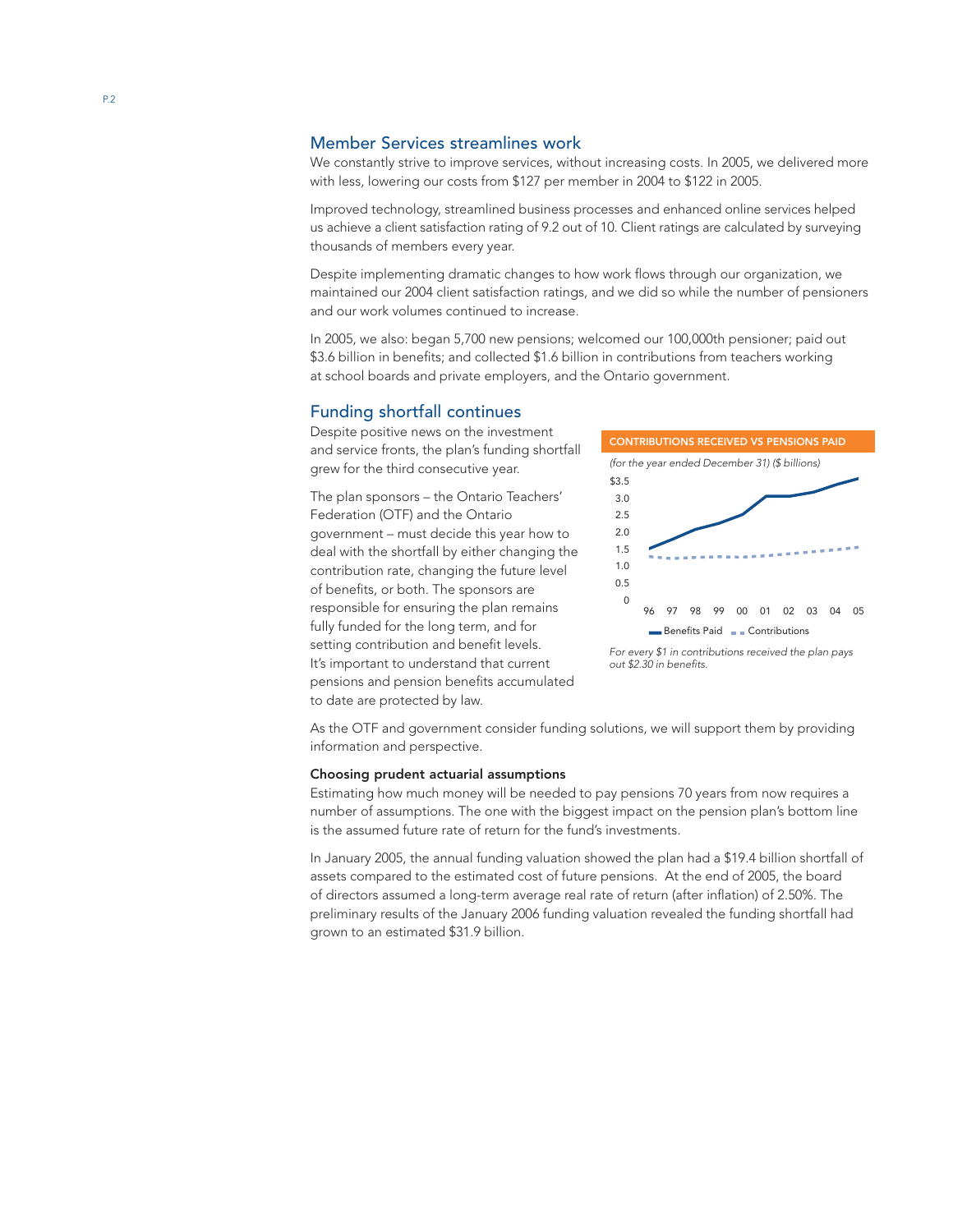Falling real interest rates, which are used to establish the long-term assumption, were the primary cause of the shortfall's continued growth in 2005.

Choosing the assumed future rate of return is one of the most difficult forecasts. Every 1% change in the assumption causes the plan's liabilities to increase or decrease by 22%.



If, in the long run, the assumption is too conservative, the plan will collect more contributions than required from the current generation of teachers and there could be a surplus in the future. If the assumption turns out to be too liberal, the plan will collect less than required from this generation of teachers. In that case, young and future teachers, and taxpayers would have to make up the difference.

The \$31.9 billion shortfall mentioned earlier is the result of a preliminary valuation. The final valuation will be completed when all

actuarial assumptions are accepted by the plan's board of directors. The final valuation results could be significantly different if the board of directors accepts a higher future rate of return. However, more aggressive actuarial assumptions alone will not eliminate the funding shortfall.

#### Decisions to be made in 2006

The sponsors must file a funding valuation with pension regulators in 2006 that includes a plan for addressing the shortfall. When they make an announcement, we will provide further information as quickly as possible to help plan members understand how any changes may affect them.

| ASSETS REQUIRED TO FUND A TYPICAL PENSION<br>OF \$40,000 AT RETIREMENT AT AGE 58 |                          |  |
|----------------------------------------------------------------------------------|--------------------------|--|
| <b>Real Interest Rates</b>                                                       | Rounded Value of Pension |  |
| 2.0%                                                                             | \$820,000                |  |
| 3.0%                                                                             | \$715,000                |  |
| 4.0%                                                                             | \$635,000                |  |
| 5.0%                                                                             | \$565,000                |  |

## In conclusion

The plan sponsors face difficult decisions. Their well-considered action is critical to the successful elimination of the shortfall, and we look forward to their decision. While no solution will be painless, we believe that the long-term health of the pension plan will be best served by acting now to rebalance the cost of future pensions in line with the fund's assets.

There is more information on this subject in our annual report, which is available online at www.otpp.com and in print by request. We hope you agree that by providing this funding information to all members as clearly and comprehensively as possible, we have met our final goal of transparent pension plan reporting.

C Jamoureur

Claude Lamoureux President and Chief Executive Officer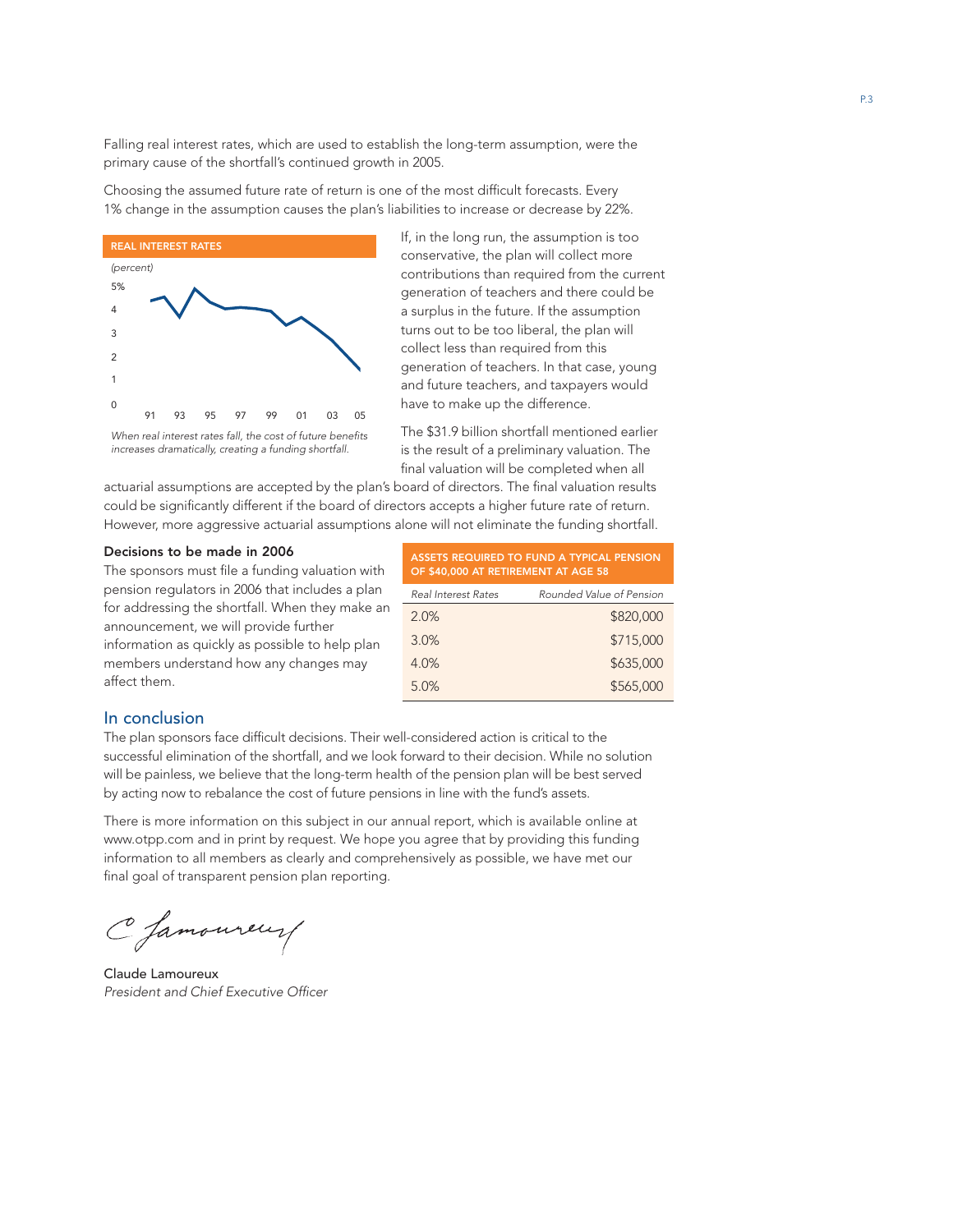## Investment Highlights

Net assets grew by \$11.8 billion to \$96.1 billion in 2005.

| <b>INVESTMENT PERFORMANCE</b>                                         | Since $1990$ $10$ year $4$ year $2004$ |                          |  | 2005 |
|-----------------------------------------------------------------------|----------------------------------------|--------------------------|--|------|
| Rates of return (percent)                                             |                                        | 11.7 11.4 11.6 14.7 17.2 |  |      |
| Benchmark (percent)                                                   |                                        | 8.9 9.2 7.7 10.6 12.7    |  |      |
| Dollars value-added above benchmarks (\$ billions) 19.3 15.0 11.1 3.0 |                                        |                          |  | -3.6 |

"We closed the year with a 17.2% rate of return on investments – 4.5% above the fund's benchmark."



Bob Bertram *Executive Vice-President, Investments*



*Our real estate and equities portfolios were top performers for adding value above benchmarks in 2005. Real estate is managed by Cadillac Fairview, our wholly owned subsidiary.*

| <b>POLICY ASSET MIX</b>   |             |
|---------------------------|-------------|
| (as of December 31, 2005) | Asset Mix % |
| <b>Equities</b>           | 45          |
| Inflation-sensitive       | 33          |
| Fixed income              | 22          |



*(for the years ended December 31) (\$ billions)*



*The fund generated almost \$25 billion in investment income in the last two years.*

*Our asset mix selection and the individual decisions of our investment managers allowed us to achieve much higher returns than would have been possible by pursuing a passive investment strategy.*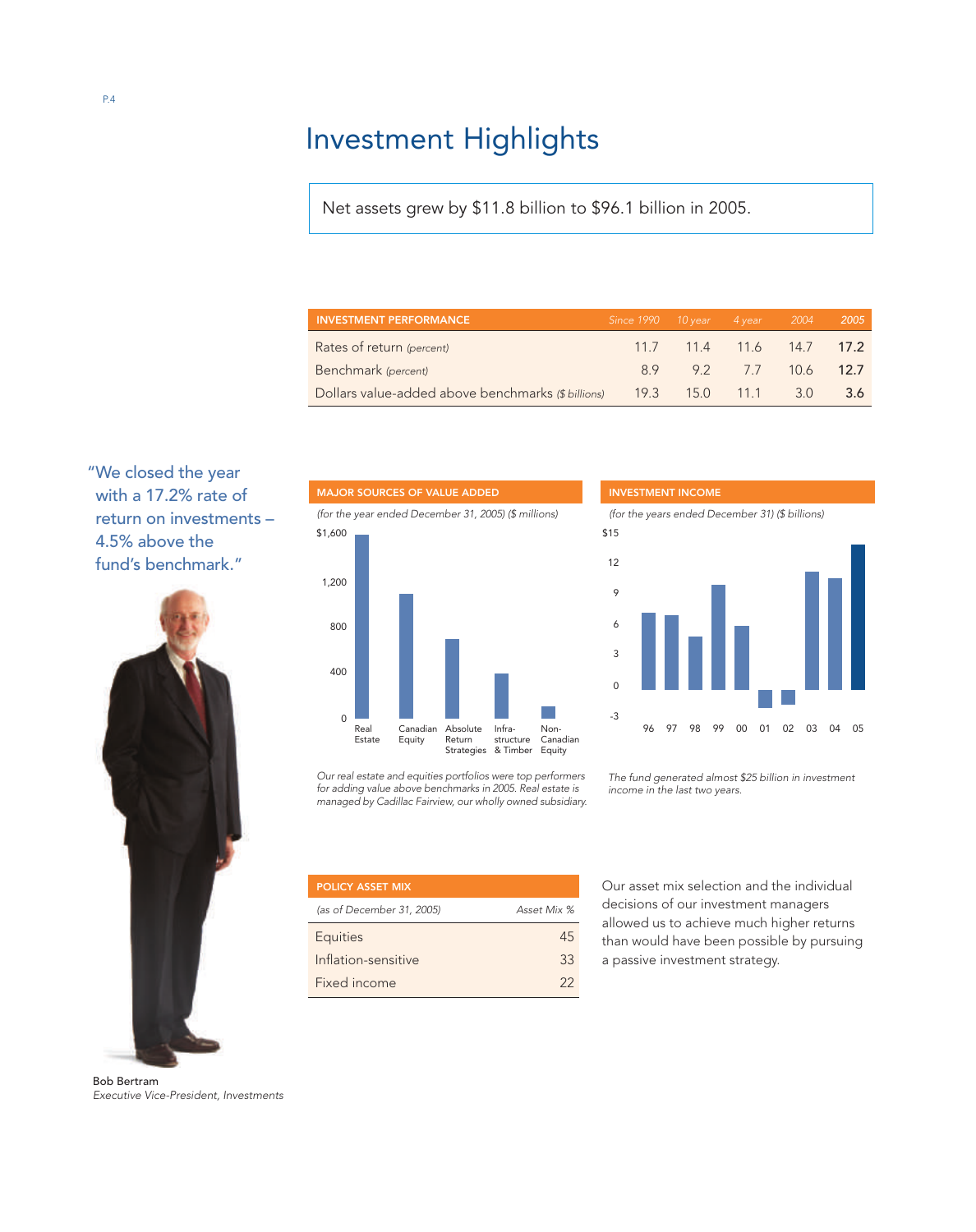| <b>RATES OF RETURN COMPARED TO BENCHMARKS</b> |               |                  |
|-----------------------------------------------|---------------|------------------|
| (percent)                                     | 1-Year Return | 1-Year Benchmark |
| Fixed income & Absolute return strategies     | 15.3          | 11.8             |
| <b>Equities</b>                               | 17.9          | 14.7             |
| Canadian equity                               | 31.7          | 24.1             |
| Non-Canadian equity                           | 8.3           | 8.0              |
| Inflation-sensitive investments               | 17.5          | 10.0             |
| Real estate                                   | 21.3          | 6.2              |
| Real-return bonds                             | 13.3          | 13.1             |
| Infrastructure & timber                       | 15.6          | 6.2              |
| Commodities                                   | 21.6          | 21.6             |
| <b>Total Plan</b>                             | 17.2          | $12.7*$          |

\*Composite benchmark weighted by the policy asset mix.

#### EQUITIES

(as at December 31, 2005) (\$ billions)



Equities remained the largest asset class, with \$46 billion invested at year end, compared to \$39.9 billion at the end of 2004. Canadian equities include stocks and the Teachers' Private Capital portfolio. See the list of our major investments on page 6.



(as at December 31, 2005)



We have diversified holdings around the world (includes stocks held in other classes).

### Benchmarks are weighted to form composite benchmarks

#### Fixed income &

#### Absolute return strategies

- > Scotia Capital Treasury Bills (91 days)
- > Custom Canada Bond Universe
- > Custom Currency Policy Hedge
- > CPI plus 4%

#### Equities

- > S&P/TSX Composite
- > S&P 500
- > Morgan Stanley Capital International (MSCI) Europe, Asia and Far East, Emerging Markets
- > MSCI All Country World (excluding Canada)
- > Custom Non-Canadian National

#### Inflation-sensitive investments

- > Scotia Capital Real-Return Bond
- > Custom U.S. Treasury Inflation-Protected Securities
- > Goldman Sachs Commodities
- > CPI plus 4%

#### INFLATION-SENSITIVE INVESTMENTS

(as at December 31, 2005) (\$ billions)



#### FIXED INCOME

(as at December 31, 2005) (\$ billions)



Investments with a strong correlation to inflation changes are a good match for paying inflation-protected pensions. Infrastructure and timber have grown to 5% of the fund's investments in the past four years.

Bonds and money-market securities provide the fund with a regular stream of income. Absolute return strategies and hedge funds help us generate positive returns regardless of market ups and downs.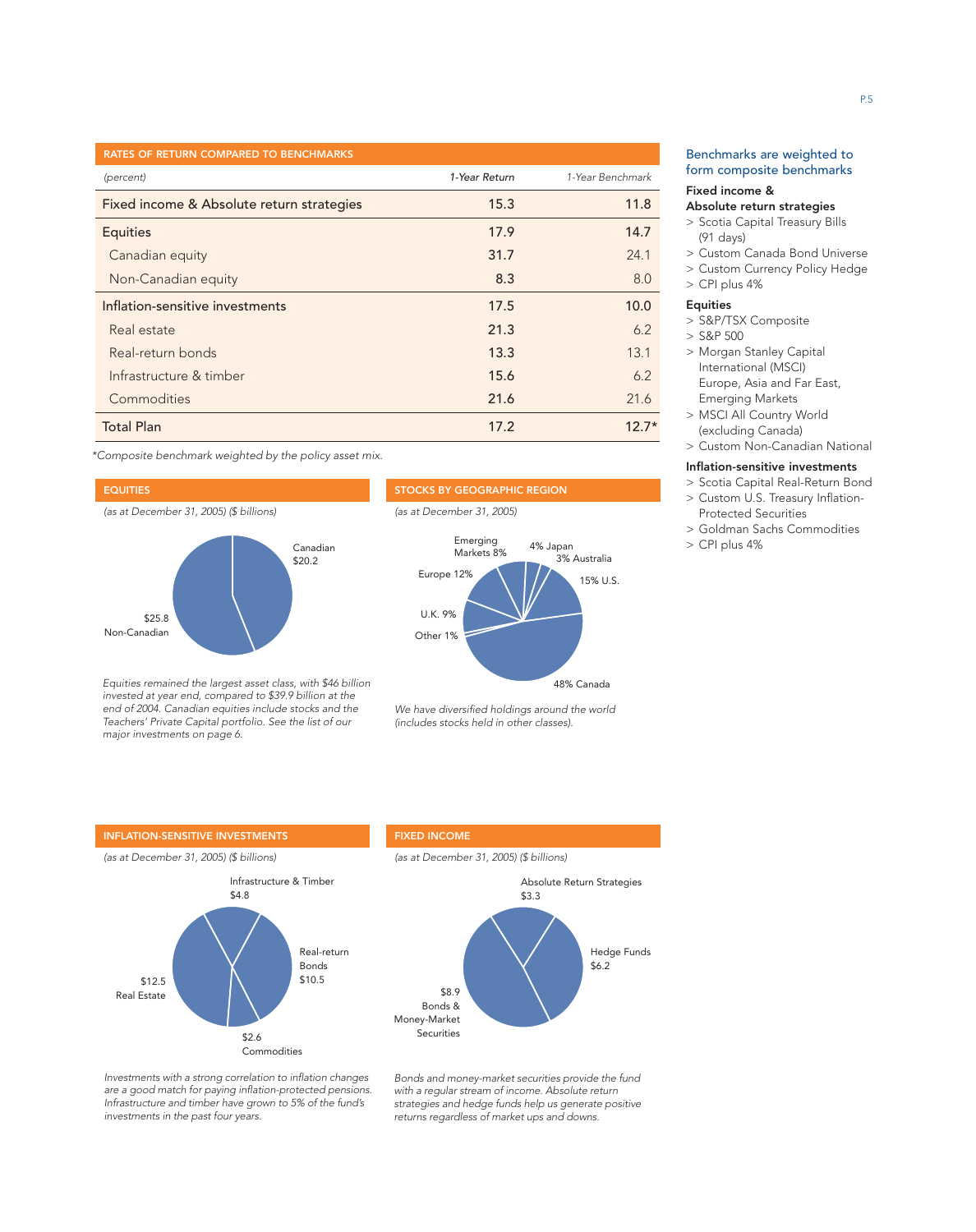## Major Investments

## As at December 31, 2005

## Bonds and Real-Return Investments

| (\$ billions)                                       |                  |
|-----------------------------------------------------|------------------|
| Province of Ontario debentures and provincial bonds | \$9.8            |
| Canadian inflation-sensitive bonds,                 |                  |
| notes and mortgages                                 | 9.4              |
| Canadian and international corporate bonds          | 7.7              |
| Government of Canada bonds                          | 6.3              |
| Canadian treasury bills                             | 2.4              |
| U.S. and international government bonds             | 1.2 <sub>2</sub> |
| Short-term instruments                              | 11               |

#### Real Estate Managed by Subsidiary

| (\$ billions)                             |        |
|-------------------------------------------|--------|
| The Cadillac Fairview Corporation Limited | \$12.5 |

## Top 10 Real Estate Holdings

| Chinook Centre, Calgary                         |
|-------------------------------------------------|
| Le Carrefour Laval, Montreal                    |
| Les Promenades St. Bruno, Montreal              |
| Lime Ridge Mall, Hamilton                       |
| Markville Shopping Centre, Markham              |
| Pacific Centre, Vancouver                       |
| Polo Park Mall, Winnipeg                        |
| Sherway Gardens, Toronto                        |
| Toronto-Dominion Centre Office Complex, Toronto |
| Toronto Eaton Centre, Toronto                   |

## Top 10 Private Companies and Partnerships

Baillie Gifford Emerging Market Fund Doane Pet Care Enterprises, Inc. Hancock Timber Resource Group InterGen N.V. Luscar Energy Partnership Maple Leaf Sports & Entertainment Ltd. Parmalat Dairy & Bakery Inc. Relational Investors LLC Scotia Gas Networks PLC Western Sydney Orbital Funding Trust

## Corporate Shares/Units

| Security Name (millions)           | Shares | Fair Value |
|------------------------------------|--------|------------|
| Nexen Inc.                         | 30.1   | \$1,669.0  |
| BCE Inc.                           | 44.9   | 1,266.5    |
| Fording Canadian Coal Trust        | 25.7   | 1,073.9    |
| Maple Leaf Foods Inc.              | 42.7   | 649.5      |
| Northumbrian Water Group plc       | 129.7  | 649.0      |
| Manulife Financial Corporation     | 6.5    | 443.4      |
| Toronto-Dominion Bank, The         | 7.1    | 437.2      |
| Royal Bank of Canada               | 4.6    | 418.8      |
| Macquarie Infrastructure Group     | 120.4  | 377.0      |
| <b>EnCana Corporation</b>          | 6.7    | 353.6      |
| Macdonald, Dettwiler and           |        |            |
| Associates Ltd.                    | 8.1    | 302.1      |
| Yellow Pages Income Fund           | 18.2   | 297.9      |
| Transurban Group                   | 49.5   | 289.6      |
| Suncor Energy, Inc.                | 3.4    | 247.6      |
| Canadian Natural Resources Limited | 4.1    | 234.0      |
| WestJet Airlines Ltd.              | 18.5   | 226.9      |
| Samsung Electronics Co., Ltd.      | 0.3    | 224.9      |
| Nestlé SA                          | 0.6    | 218.1      |
| <b>Bank of Montreal</b>            | 3.4    | 217.8      |
| Vodafone Group Plc                 | 83.4   | 213.1      |
| Sun Life Financial Inc.            | 4.5    | 210.1      |
| Canadian National Railway Company  | 2.2    | 202.6      |
| Bank of Nova Scotia                | 4.2    | 197.0      |
| Canon Inc.                         | 2.8    | 194.5      |
| Royal Bank of Scotland Group plc   | 5.2    | 184.4      |
| Alcan Inc.                         | 3.8    | 183.2      |
| Canadian Imperial Bank of Commerce | 2.4    | 182.9      |
| Sanofi-Aventis                     | 1.8    | 182.3      |
| Petroleo Brasileiro S.A.           | 2.6    | 172.6      |
| Telefonos de Mexico SA de CV       | 62.2   | 167.1      |
| <b>Sprint Nextel Corporation</b>   | 6.1    | 166.4      |
| CRH plc                            | 4.8    | 165.3      |
| Shoppers Drug Mart Corporation     | 3.6    | 158.9      |
| Pfizer Inc.                        | 5.8    | 157.9      |
| Talisman Energy Inc.               | 2.5    | 156.2      |
| Eni S.p.A.                         | 4.8    | 153.8      |
| <b>Total SA</b>                    | 0.6    | 146.9      |
| Petro-Canada                       | 3.1    | 145.6      |

For a complete list of equities and trust units over

\$20 million, please visit www.otpp.com under Investments.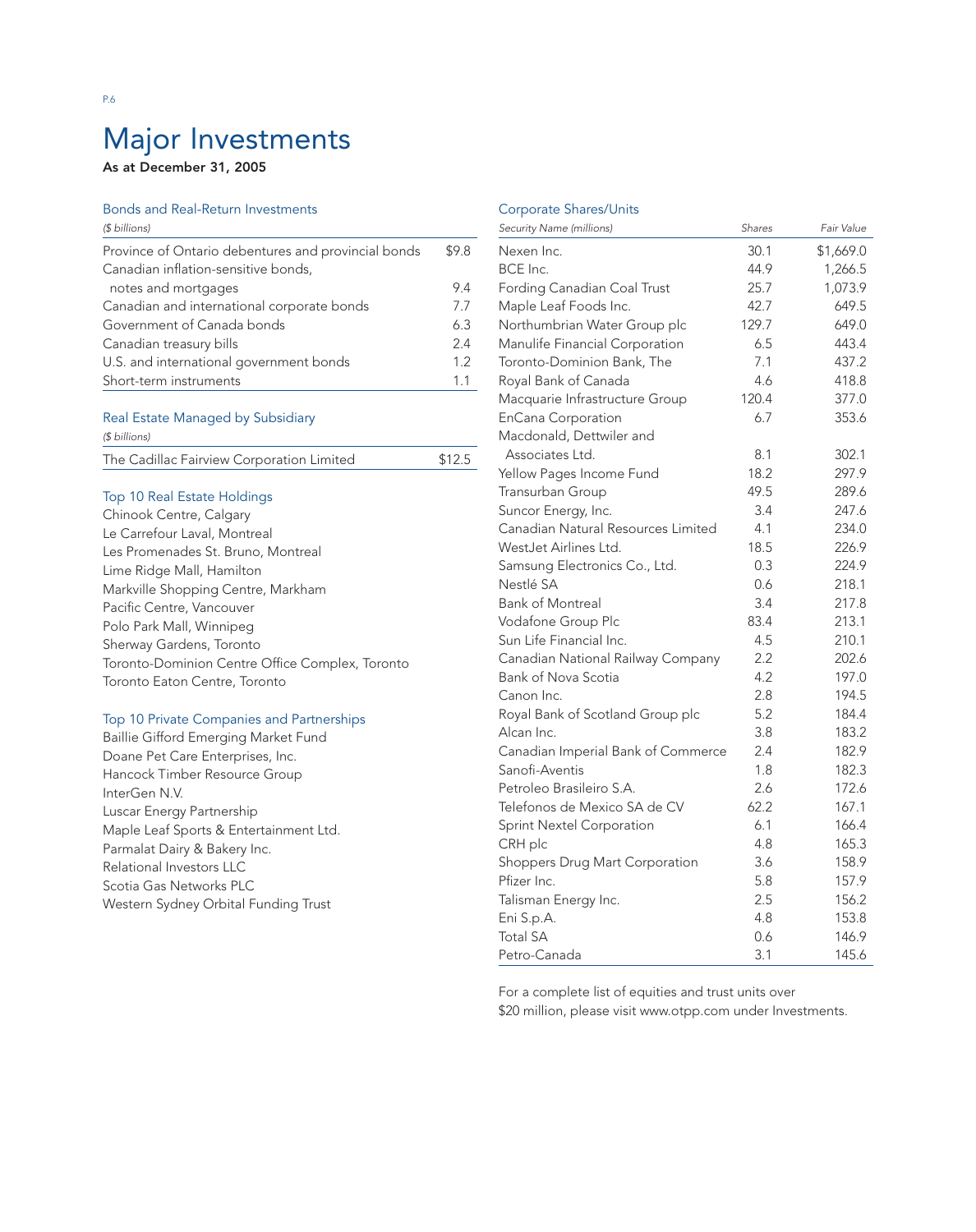## Member Services Highlights

Members continue to rate our services highly – 9.2 out of 10

### Doing more online

We continue to offer more direct, personal and timely services, through iAccess Web, the secure members-only section of our website. From their computers, members can buy back service, generate pension estimates, apply to retire, update their personal information and view audio-visual presentations on popular pension topics. At the end of 2005, 67,000 members had registered for iAccess Web.



"New technology, workflow changes and enhanced web offerings helped us deliver better services at lower cost."

Work volumes continue to increase with the growth in new members and pensioners.



We added 5,700 people to the pension payroll in 2005, ending the year with 101,000 pensioners. The average starting pension for a teacher retiring at the 85 factor was \$39,600 in 2005. The average retirement age now is 57, with an expected 29 years on pension.

#### MEMBER PROFILE



Today, teachers outnumber pensioners by a ratio of only 1.6 to 1.



Rosemarie McClean Senior Vice-President, Member Services